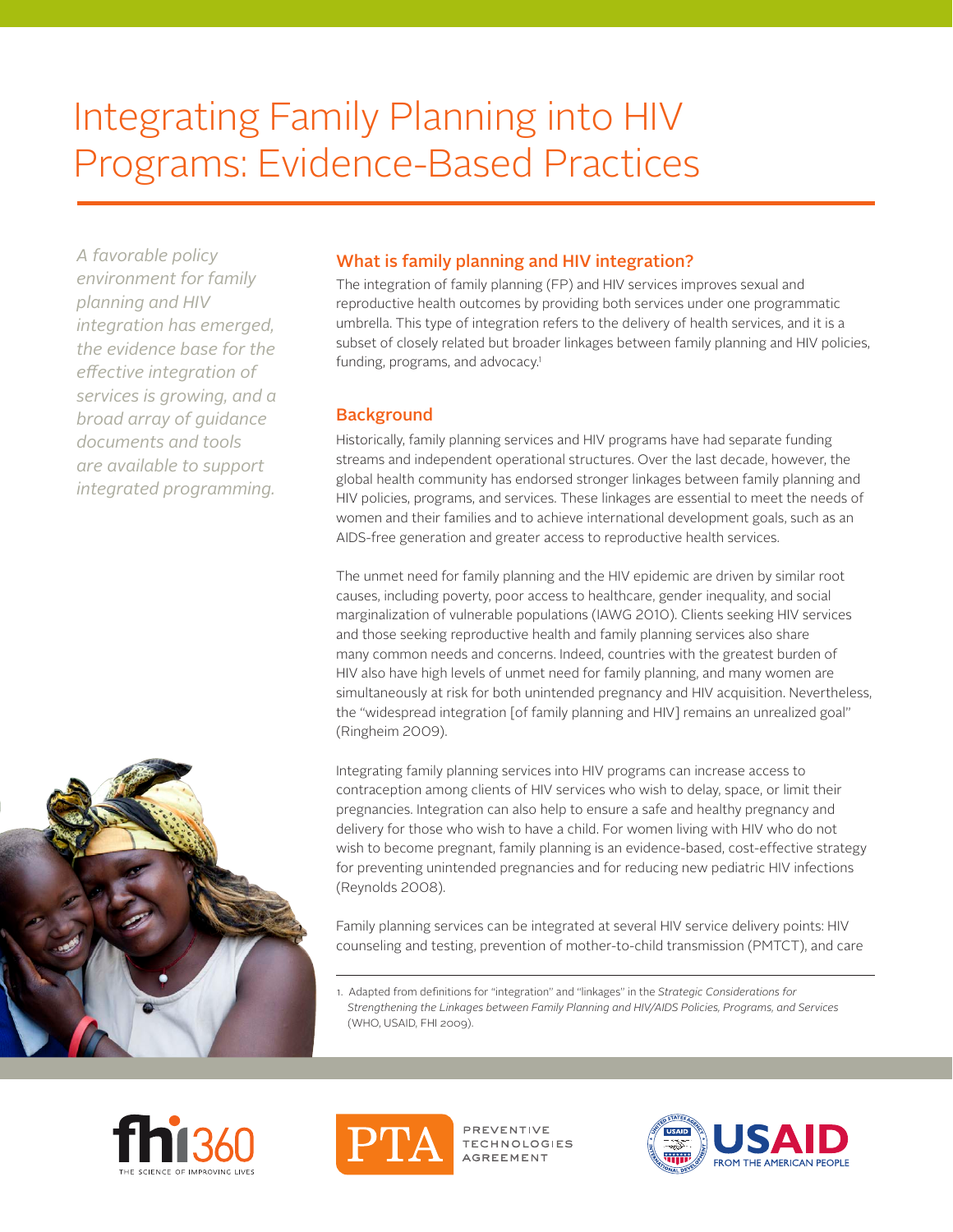and treatment services. Different levels of integration might be appropriate for different health care facilities or programs, depending on the local context and available resources, capacity, and facility set-up (WHO 2009).

The integration of these services provides an opportunity for health systems to offer family planning information and services to those at risk of HIV and people living with HIV (Global Health Learning Center 2009). Integrated services enable providers to efficiently and comprehensively address an individual's sexual and reproductive health needs. By contrast, delivering these services in parallel represents a missed opportunity that may weaken the effectiveness or quality of programs and stall progress toward achieving key health outcomes.

A favorable policy environment for FP/HIV integration has emerged globally and at the national level in several countries. Moreover, the evidence base for the effective integration of services is growing, and a broad array of guidance documents and tools are available to support integrated FP/HIV programming. This document draws from research findings, program experiences in the field, and technical guidance to offer recommendations for institutionalizing and scaling up integrated family planning and HIV services.

# Why is it important to integrate family planning and HIV services?

Like all women, men, and couples, people living with HIV have diverse fertility desires. Although one's desire for childbearing may change over time and even increase for some women after they start HIV treatment (Cooper 2009; Homsy 2009; Maier 2009; Myer 2007), recent data suggest that, on average, HIV-positive women tend to want fewer children than women without HIV (Landolt 2012; Beyeza-Kashesya 2011; Heys 2012; Hoffman 2008; Taulo 2009; Makumbi 2010). In one recent study, having an HIV-positive status was the strongest predictor of not wanting future children (Heys 2012).

## Women living with HIV experience high rates of unmet need for family planning and unintended pregnancies.

Some studies suggest that the rates of contraceptive use among HIV-positive women are similar to or exceed that of women without HIV or women in the general population (Mbonye 2012; Crede 2012; Wanyenze 2011; Muyindike 2012; Polis 2011; Ngure 2012). However, condoms are reported as the method most often used for pregnancy prevention by women and couples with HIV (Sarnquist 2013; Brou 2008), and consistent condom use among HIV-positive women has been shown to be low (Kaida 2010; Johnson 2009; Heys 2009; Elul 2009; Andia 2009). Though a survey from Uganda reported fairly high dual-method use among women with HIV (Oliveras 2013), several other studies have reported very

low dual-method use (Beyeza-Kashesya 2011; Nattabi 2011; Wanyenze 2011; Chakrapani 2011; Chi 2012). Thus, many women with HIV have an unmet need for family planning and are at risk of unintended pregnancy.

Studies from Côte d'Ivoire, India, Rwanda, South Africa, and Uganda report high rates of unintended pregnancy (51% to 84%) among women living with HIV (Bangendanye 2007; Desgrees-Du-Lou 2002; Rochat 2006; Suryavanshi 2008; Schwartz 2012; Wanyenze 2011). A study in Uganda found that 75% of HIV-positive women had an unmet need for family planning, more than double the unmet need reported by HIV-uninfected women (34%) in the study (Jhangri 2012). A limited but growing body of evidence suggests that many women in Asia affected by HIV also lack access to family planning services and experience disproportionately high rates of unintended pregnancy and abortion (Petruney 2012).

## Unintended pregnancy among women living with HIV carries significant risks for mothers and children. A

meta-analysis of 23 studies found that HIV-positive women have eight times the risk of a pregnancy-related death compared to women without HIV, and that an estimated one in four pregnancy-related deaths in sub-Saharan Africa are attributable to HIV (Calvert 2013). An analysis in Uganda estimates that even with a projected scale up of antiretroviral (ARV)-based PMTCT, unwanted pregnancies among women with HIV may account for almost a quarter of all HIV-positive infants and about a fifth of pediatric AIDS deaths (Hladik 2009).

Research also suggests that HIV-positive women are at greater risk of anemia and spontaneous abortion during pregnancy (Meda 1999), and possibly infection or hemorrhage after delivery. During pregnancy, malarial infections carry a greater risk for HIV-positive women than for HIV-uninfected women (Mount 2004). Babies born to HIV-positive women are at greater risk of being born preterm, stillborn, or at low birthweight (WHO/RHR 2007). HIV-positive women who seek induced abortion may be at greater risk of morbidity than HIV-uninfected women (de Bruyn 2003). And antiretroviral therapy (ART) may have a negative effect on birth outcomes, such as prematurity or low birthweight (Ekoveni 2008).

Integrating family planning and HIV services is desirable for many clients and has important potential **benefits.** Global policy statements, national frameworks, and programmatic guidance and tools highlight the range of potential individual, program, and public health benefits gained from the integration of family planning and HIV services:

● Responds to the expressed preferences of clients who see integrated services as a convenient way to meet several important health needs at once.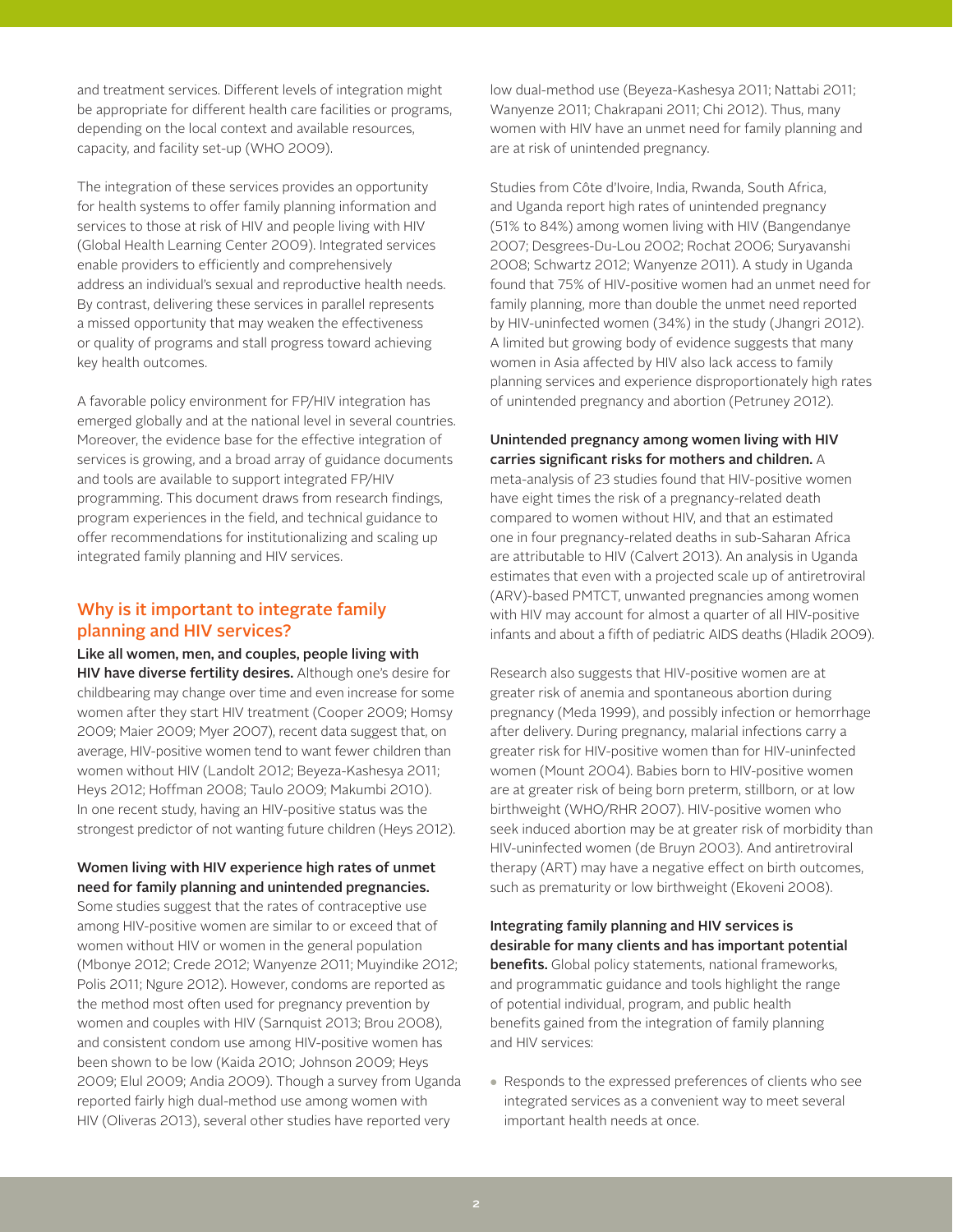- Prevents the need for clients to reveal their HIV status to multiple health care providers.
- Gives the client more control over his or her reproductive health and fertility.
- Reduces stigma and promotes a culture of rights-based health care.
- Improves access to family planning and reproductive health services for HIV-positive clients and high-risk populations.
- Promotes planning and spacing of pregnancy for all women.
- Allows for ongoing contraceptive management when clients come in for regular HIV-treatment services.
- Reduces unintended pregnancies, particularly among women at risk of and living with HIV.
- Minimizes additional health risks that unintended pregnancies pose to women with HIV.
- Enhances program effectiveness and quality of care. For example, providers can tailor contraceptive counseling to address questions and concerns that clients may have about the safety and effectiveness of different contraceptive methods for women living with HIV. Providers can also assist a woman in a serodiscordant couple to achieve pregnancy while minimizing the risk of sexual HIV transmission.
- Increases the promotion of dual-method use and dual protection.
- By increasing access to contraception and preventing unintended pregnancies, integration reduces new pediatric HIV infections, and the number of children needing HIV treatment, care, and support.

*[Sources: Integra Initiative; Elizabeth Glaser Pediatric AIDS Foundation 2011; IPPF, UCSF, UNAIDS, UNFPA, WHO 2009; Global Health Learning Center 2009; IAWG 2010; FHI 360 2010b]* 

HIV/AIDS funders such as PEPFAR and The Global Fund increasingly encourage the integration of family planning into programs they support (Wilcher 2010). For example, recent PEPFAR guidance states that "The need for family planning for HIV-positive women who desire to space or limit births is an important component of the preventive care package of services for people living with HIV/AIDS and for women accessing PMTCT services…PEPFAR is a strong supporter of linkages between HIV/AIDS and voluntary family planning and [other] reproductive health programs" (PEPFAR Fiscal Year 2012 Country Operational Plan (COP) Guidance). Specific actions for facilitating the integration of family planning also feature prominently throughout the 2012 *PEPFAR Blueprint: Creating an AIDS-free Generation.*

At the country level, some government health leaders have established national coordination efforts between reproductive health and family planning departments and HIV departments, which, in turn, have led to measurable progress in policy and practice. For example, Kenya and Nigeria instituted national RH/HIV strategies in 2009 and 2008, respectively. At least 16 countries have implemented the *Rapid Assessment Tool for Sexual and Reproductive Health and HIV Linkages* to assess the current state of integration and develop action plans for strengthening efforts. In Tanzania, the government has proactively leveraged the PEPFAR platform to strengthen linkages between HIV programs and family planning services (Fleischman 2012).

# Policy and financial support for integrating family planning and HIV services is robust and continues

to grow. For close to a decade, governments, normative bodies, funders, implementing partners, and communities have issued statements supporting the integration of family planning and HIV policies, programs, and services. As a result, meeting the contraceptive and other reproductive health needs of people living with HIV through the provision of integrated services is a core component of key global health frameworks, such as the UNAIDS *Global Plan Towards the Elimination of New HIV Infections Among Children by 2015 and Keeping Their Mothers Alive.* Major

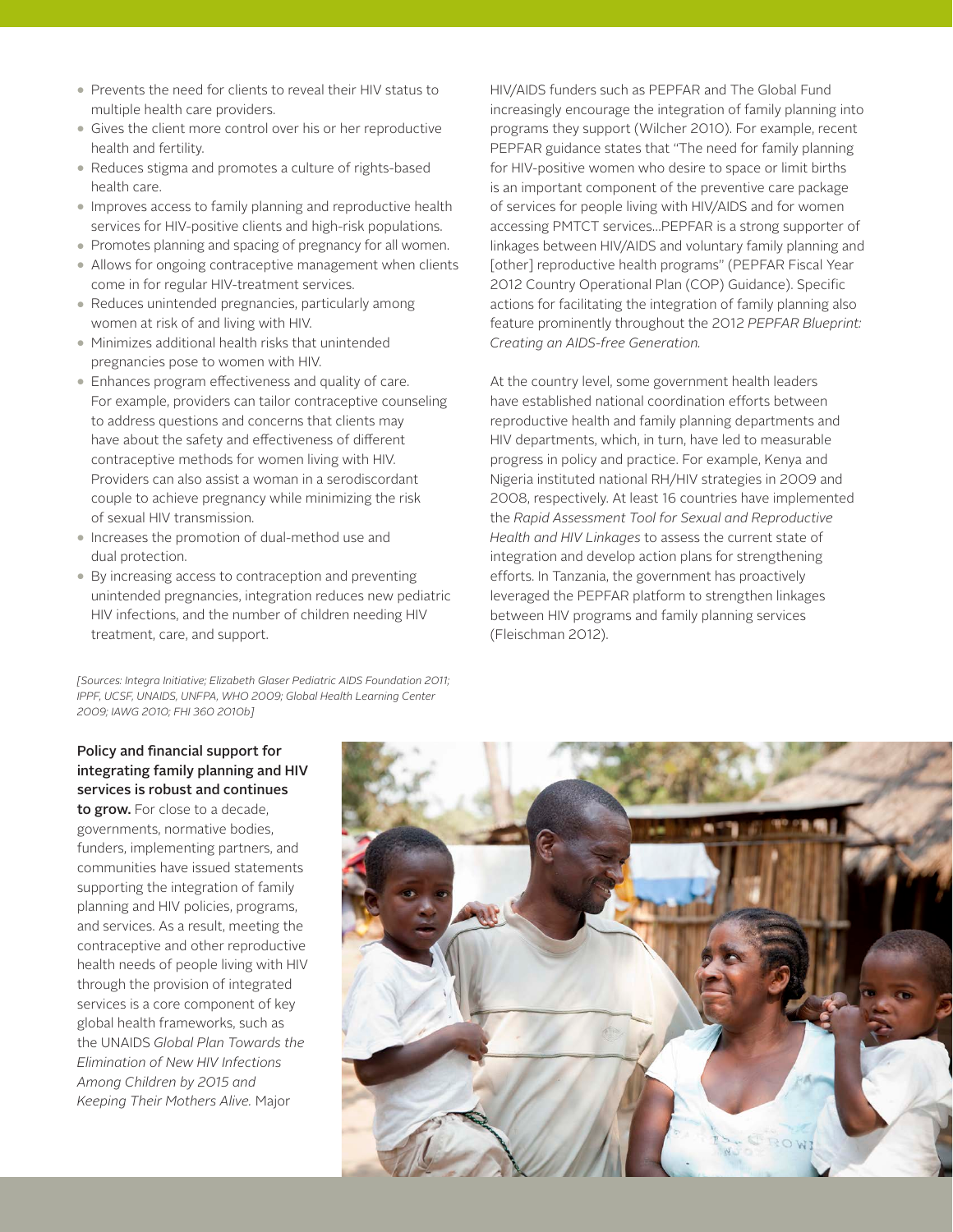### KEY FACILITATORS OF SUCCESSFUL PROGRAMS

- Government leadership via supportive laws, policies, guidelines, frameworks, and technical working groups, but also through coordinated planning, budgeting, implementation and monitoring and evaluation (M & E) between the RH/FP and HIV departments of ministries of health
- Meaningful involvement of people living with HIV, national and local government staff, program managers, service providers, and community leaders in the design and rollout of integrated services
- Benefits of integration clearly articulated to policymakers, service providers, clients, and communities
- "Levels" of integrated services tailored to the local context and to the facility's capacities
- Pre- and in-service capacity building on family planning counseling and service delivery for HIV providers

and supervisors, and the use of peer mentoring or training-of-trainer approaches to help diffuse new knowledge or skills to all program staff

- Task shifting for the delivery of integrated services, such as using lower-level workers to offer group FP information sessions in HIV clinics and community-based settings
- Improved M & E that captures the additional services being provided through changes to health management information systems (HMIS) and reporting structures, and better use of data to strengthen services
- Strong referral systems, which should include "facilitated" referrals from HIV clinics to family planning services where feasible and appropriate, and referrals for long-acting and permanent methods, which often are not available at lowerlevel facilities where clients seek FP and HIV services
- Functional supply chains and good commodity security measures that ensure adequate family planning supplies within HIV programs
- Services designed to attract and include men and youth, including family planning messages and counseling
- Collaboration with local groups to facilitate community involvement and accountability for comprehensive, integrated family planning and HIV services, including high-risk groups such as female sex workers, discordant couples, and youth

*[This list of key facilitators was compiled through a search of the peer-reviewed literature and a variety of programmatic resources by identifying common themes and data that were linked to program successes. Sources: IPPF, UNFPA, WHO, UNAIDS, GNP+, ICW and Young Positives; Population Reference Bureau;*  Scholl 2011; FHI 2012c; Pathfinder International 2011a; Pathfinder International 2011; WHO 2009; Global *Health Learning Center 2009; IntraHealth 2012; Gay 2012; Kennedy 2012; Mahumane 2011; Smit 2012.]*

## BARRIERS THAT REDUCE THE EFFECTIVENESS OF INTEGRATED FP/HIV PROGRAMS

- Political, religious, or community opposition to family planning, which can limit support for FP/HIV integration from key stakeholders in decision-making positions
- Lack of government support, national policies and guidelines, and coordination between RH/FP and HIV departments of the ministries of health
- Vertical funding mechanisms among donors and governments
- Insufficient involvement of people living with HIV (PLHIV) in the design and implementation of integrated strategies
- Human resource constraints, including staff turnover, re-assignments, and shortages; actual or perceived heavy workloads; and high client/staff ratios
- Limited space in HIV clinics for private contraceptive counseling or method provision, particularly for longer-acting or permanent methods
- Lack of supportive supervision and performance expectations for the provision of integrated services
- Provider biases and stigma toward the sexual and reproductive health of people living with HIV, including poor knowledge about reproductive rights and biased or coercive contraceptive counseling that focuses only on condom promotion, and not a full range of methods and dualmethod use
- Lack of knowledge among providers of the range of contraceptive methods that are safe for use by women living with HIV
- Insufficient screening of FP needs among sexually active clients
- Provider and client fears or lack of information about potential interactions between family planning methods and antiretroviral (ARV) medications
- Insufficient training of providers on informed-choice counseling for family planning and method provision
- Weak referral systems between HIV and family planning service delivery points, particularly when a full range of FP methods is not feasible to provide at the HIV clinic
- Separate record forms, reporting mechanisms, and HMIS for HIV and family planning services
- Lengthy processes for adapting policies, guidelines, training curricula, information, education and communication (IEC) materials, and HMIS to promote and monitor integrated service provision
- Contraceptive stockouts
- Lack of youth-friendly services
- Lack of attention paid to community mobilization for reproductive rights and access to integrated services

*[This list of barriers was compiled through a search of peer-reviewed literature and a variety of programmatic resources by identifying common themes and data that were linked to program challenges. Sources: IPPF, UNFPA, WHO, UNAIDS, GNP+, ICW and Young Positives; Gay 2012; FHI 360 2012a; Okundi 2009; Population Action International 2012b; IntraHealth 2012; Pathnder International 2011a; Smit 2012]*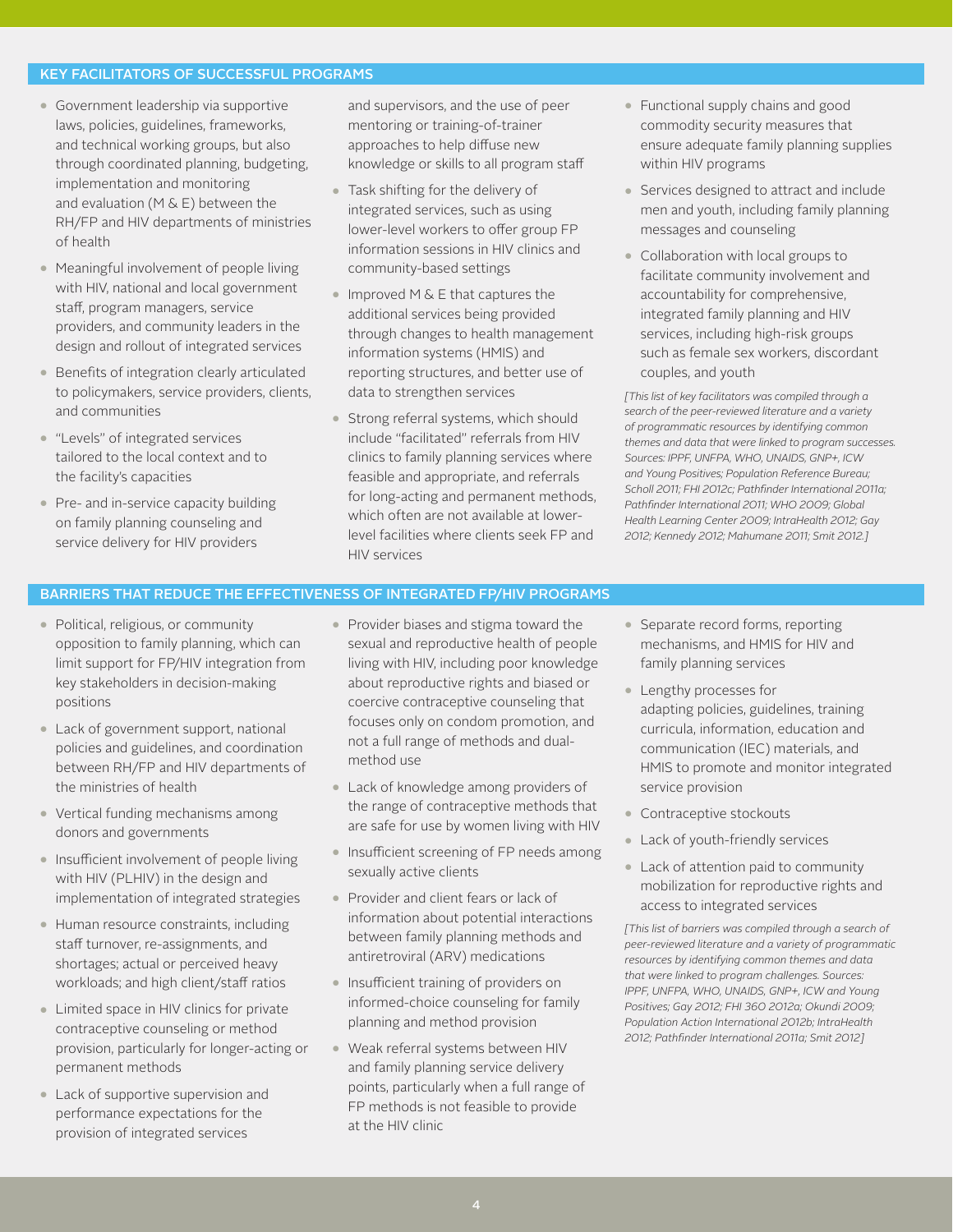# What is the impact of integrating family planning and HIV services?

Reviews of the evidence suggest that linking sexual and reproductive health or family planning with HIV services is beneficial and feasible (Kennedy 2010; Spaulding 2009; IPPF, UCSF, UNAIDS, UNFPA, WHO 2009); that clinical and rights-based benefits accrue from integration (IntraHealth 2012); and that the evidence base for effective integrated models is expanding (Wilcher 2013a). Although the overall rigor of FP/HIV integration studies is low, the evidence of the benefits and the public health impact of integration is encouraging. In particular, research findings suggest that integrating family planning and HIV services:

Meets client desires and demand. Most clients would rather receive contraceptive services at the same place where they access HIV services (Asiimwe 2005; Farrell 2007; Harrington 2012; Newmann 2013).

# Increases access to and uptake of contraception by people living with HIV who wish to prevent pregnancy.

Three reviews report that the majority of studies evaluating interventions to deliver sexual and reproductive health services to women living with HIV have reported positive outcomes, including increases in voluntary contraceptive use or increases in completed referrals from HIV services to family planning clinics (Kennedy 2010, Wilcher 2013a; Lopez 2013).

Several studies suggest that both "one-stop-shop" models of integrated service delivery and referral-based approaches can improve family planning access and use (Mark 2007; Stephenson 2011; FHI 360 2012c; Wilcher 2013a; Baumgartner 2013; Grossman 2013). Additionally, programs in Zimbabwe, Kenya, Malawi, Tanzania, and Ethiopia found that community-based provision of integrated services contributed to large increases in new family planning clients (IntraHealth 2012; Daniel 2012).

Reduces unmet need. Results from a five-year research initiative that evaluated four different models of integrated SRH and HIV services in "real-world" settings in Kenya, Malawi, and Swaziland confirmed an existing unmet need for SRH services among women living with HIV (including family planning), and found that integrated services can help women realize their fertility intentions and meet their contraceptive needs (Integra Initiative 2013). A referral-based integrated intervention in Tanzania reduced unmet need of sexually active clients by 8% (Baumgartner 2013). In addition, two studies have documented decreases in the incidence of pregnancies following integration of family planning and HIV services (Ngure 2009; Wall 2013).

Improves HIV-related indicators. Research from Haiti found that integrating additional services (including family planning) within HIV programs increased the uptake of HIV testing by 62 times over a 15-year period (Peck 2003). The Extending Service Delivery Project in Zimbabwe reported that offering integrated services through community health workers not only contributed to increases in contraceptive use, but also in referrals to voluntary counseling and testing centers. It also led to improvements in client attitudes and knowledge about both family planning and HIV (IntraHealth 2012).

Strengthens male involvement in family planning. Several studies have demonstrated that the integration of FP into HIV services has the potential to engage men in family planning. At least four interventions that targeted couples with FP/HIV services have been successful in increasing noncondom contraceptive uptake or decreasing the incidence of pregnancies (Stephenson 2011; Ngure 2009; Khu 2012; Wall 2013). Moreover, HIV-positive men who were interviewed as part of an FP/HIV integration study in Kenya preferred to receive family planning information and services in HIV care settings rather than maternal and child health or family planning clinics, which are oriented primarily for mothers and babies (Steinfeld 2013).

## Holds potential to reduce costs while enhancing

impact. Integrating family planning and HIV programs can potentially reduce the costs of service provision by maximizing productive use of scarce health system resources. It can also reduce the costs for clients by avoiding the need to seek services through multiple appointments. A literature review focusing on the cost-effectiveness of integrating HIV services with other health services notes that the integration of family planning was highly cost-effective or cost-saving compared to non-integration models. However, none of those studies directly compared the costs of offering integrated programs versus stand-alone services, nor did they examine the comparative costs of different integration models (Sweeney 2012). Since that review, two studies have offered additional information. Results from a five-year research initiative in three countries indicated that integration has the potential to facilitate efficiency gains in some contexts, for example by optimizing provider workload in the provision of HIV counseling and testing (Integra Initiative 2013). And, a cluster randomized trial evaluating costs associated with the integration of family planning into HIV care and treatment services in Kenya found that integration was feasible, inexpensive to implement, and cost-efficient in the Kenyan setting (Shade 2013).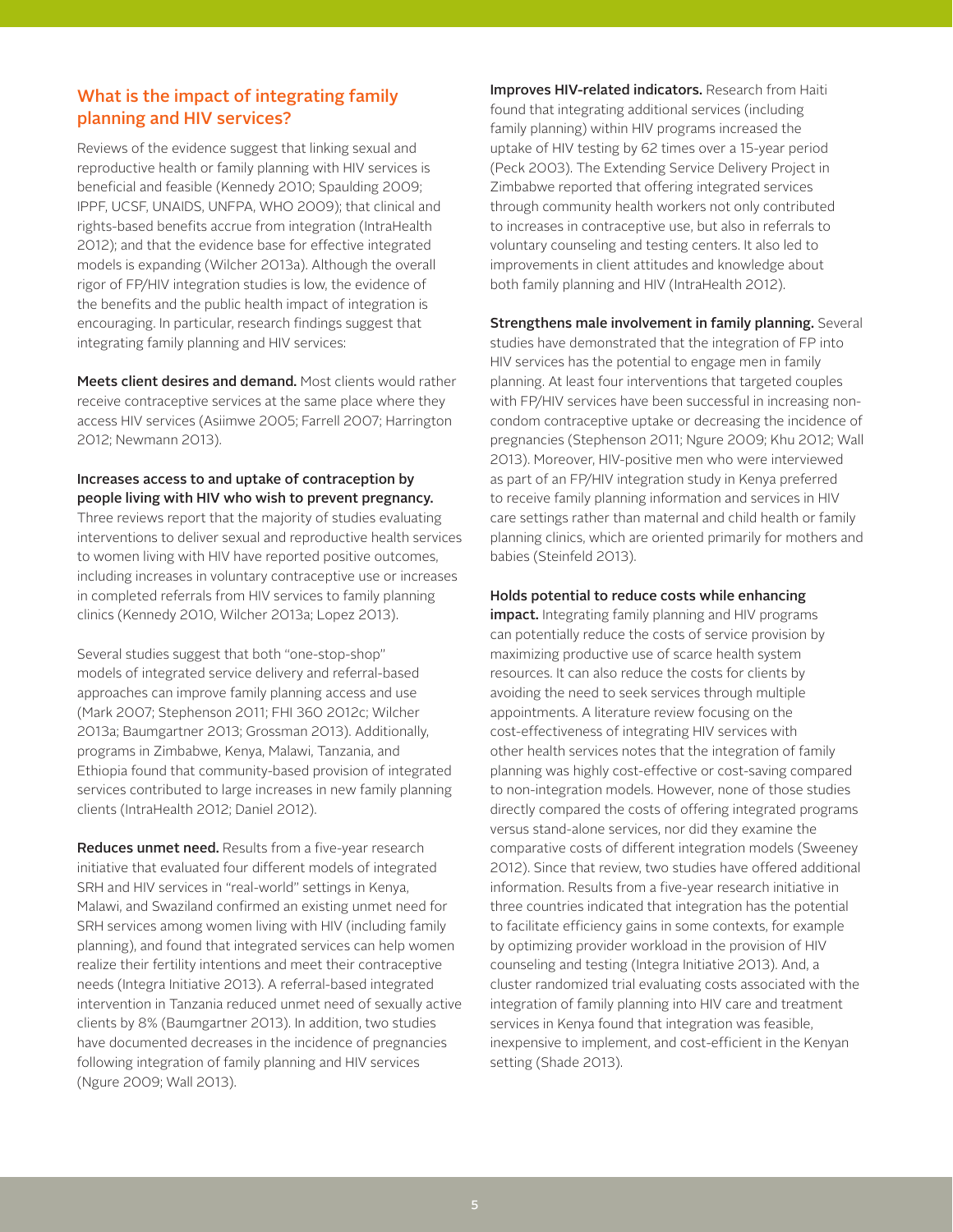# What measures can be taken to advance family planning and HIV integration?

World Health Organization guidelines call for primary HIV-care providers to address family planning and reproductive health with every woman in chronic HIV care. The following steps can help standardize family planning as part of routine services in HIV settings:

## Be strategic, and pursue "smart," context-specific

integration. Initial decisions necessary for developing a tailored integration strategy include determining whether integration is needed, which specific family planning and HIV services will be integrated and to what extent, when and where to integrate them, and the steps and information required for achieving and documenting success. Important contextual considerations include the scale of the HIV epidemic and unmet need for family planning, the strength of existing vertical family planning programs, and the capacity of the facilities that offer the base HIV services intended for the integration of family planning. Program planners can conduct rapid needs or facility assessments to help determine the best entry points for family planning and HIV integrated services, and to determine the appropriate level of service integration in a given setting.

## *Models of Integration*

Various models can be used to integrate services, including the provision of family planning within HIV testing, care, or treatment sites, within PMTCT services, or within peer-outreach and community-based and home-based programs. The levels of integration may vary per setting and offer some or all of the following: group education on family planning, client screening for family planning needs, counseling on the full range of contraceptive options and dual-method use, provision of some or all contraceptive methods, and referrals for those methods not available at the site. For example, a voluntary testing and counseling site may choose to screen clients for family planning needs, and (if necessary) offer counseling and referrals, whereas an HIV-treatment clinic may be equipped to offer screening, information, counseling, and a contraceptive method. The table below provides some examples of different levels of integration (Farrell 2007).

| Level A                                                                                                                                                                                                                                                                                                                                                                                                                                                                      | Level B                                                                                                                                                                                                      | Level C                                                                                                                                                                                                         | Level D                                                                                                                                                                                | Level E                                                                                                             |
|------------------------------------------------------------------------------------------------------------------------------------------------------------------------------------------------------------------------------------------------------------------------------------------------------------------------------------------------------------------------------------------------------------------------------------------------------------------------------|--------------------------------------------------------------------------------------------------------------------------------------------------------------------------------------------------------------|-----------------------------------------------------------------------------------------------------------------------------------------------------------------------------------------------------------------|----------------------------------------------------------------------------------------------------------------------------------------------------------------------------------------|---------------------------------------------------------------------------------------------------------------------|
| Provides all of the following<br>functions:                                                                                                                                                                                                                                                                                                                                                                                                                                  | Provides all Level A<br>functions plus:                                                                                                                                                                      | Provides all Level B<br>functions plus:                                                                                                                                                                         | Provides all Level C.<br>functions plus:                                                                                                                                               | Provides all Level D<br>functions plus:                                                                             |
| • Provides FP information to clients<br>a ccessing ART, PMTCT, STI, VCT,<br>and tuberculosis services.<br>• Performs risk/intention<br>assessment for pregnancy or<br>spacing.<br>• Counsels on FP methods,<br>methods' ability to prevent STI<br>and HIV infection, method choices<br>available and where to access,<br>dual protection, and potential<br>drug interactions with hormonal<br>methods.<br>• Provides condoms, instructs for<br>and demonstrates correct use. | • Provides oral<br>contraceptives**<br>with instructions for<br>use.<br>• Provides follow-up<br>or refers for follow-<br>up.<br>• Counsels on<br>potential drug<br>interactions with<br>oral contraceptives. | • Provides injectable<br>contraception, with<br>instructions for use.<br>and with caution to<br>return on schedule<br>for reinjection<br>without delay.<br>• Provides follow-up<br>or refers for follow-<br>up. | • Provides intrauterine<br>device (IUD), with<br>instructions for use.<br>• Provides implant,<br>with instructions for<br>use.<br>• Provides follow-up<br>or refers for follow-<br>up. | • Provides surgical<br>contraceptive<br>methods, with<br>instructions for self-<br>care, and provides<br>follow-up. |
| • Provides emergency contraceptive<br>pills.**                                                                                                                                                                                                                                                                                                                                                                                                                               |                                                                                                                                                                                                              |                                                                                                                                                                                                                 |                                                                                                                                                                                        |                                                                                                                     |
| • Refers for other methods not<br>offered onsite.                                                                                                                                                                                                                                                                                                                                                                                                                            |                                                                                                                                                                                                              |                                                                                                                                                                                                                 |                                                                                                                                                                                        |                                                                                                                     |

# TABLE 1: LEVELS OF INTEGRATING FP INTO HIV SERVICES FOR ONSITE PROVISION OF CONTRACEPTIVE INFORMATION, COUNSELING, AND METHODS OPTIONS\*

*\* From Farrell B, Rajani N. Integrating family planning with antiretroviral therapy services in Uganda. 2007.* 

*\*\* If facilities or programs providing Level A functions are not immediately prepared to provide oral contraceptives for ongoing uses, they may provide emergency contraceptive pills with referral for ongoing FP management. If the facility or program already provides oral contraceptives (Level B), it can also offer emergency contraceptive pills.*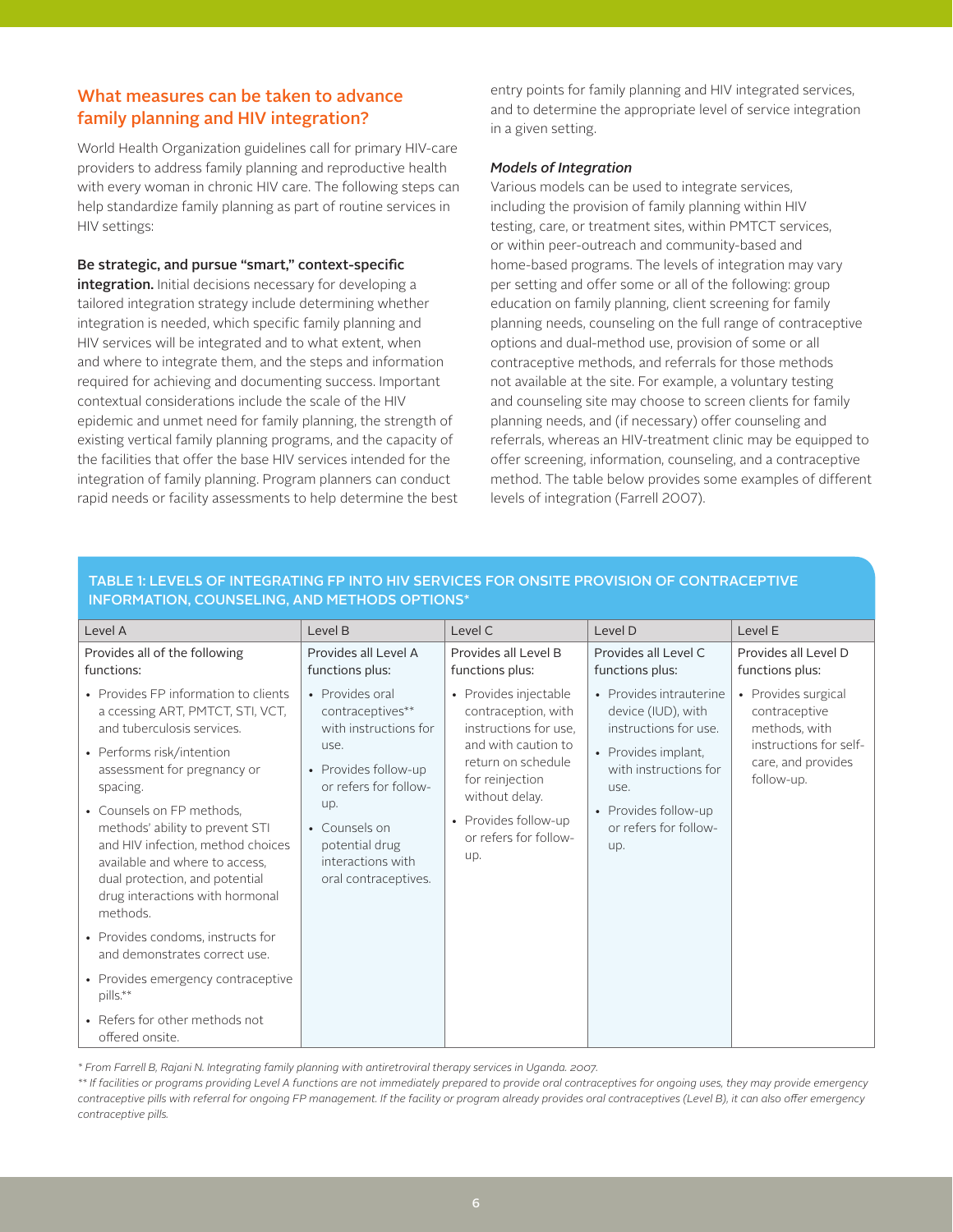Address constraints and introduce reinforcements at multiple levels of the health system to effectively advance and sustain integrated FP/HIV services:

- *Government leadership, policy linkages, and coordinating bodies.* Countries that have successfully advanced the integration of FP/HIV services systematically pursued nationally coordinated efforts, creating an enabling environment to foster integration via policy, funding, and program linkages. Several countries (such as Tanzania and Kenya) have ministries of health that oversee technical working groups devoted to planning and coordinating integration efforts. These coordinating bodies can help harmonize parallel funding streams, policies, and program plans. For example, in Tanzania, members of the technical working group help ensure that FP/HIV integration is a priority within funds allocated from the Global Fund, PEPFAR, and other HIV programs. These groups can also offer programmatic guidance, endorse tools, and generate policy support for integration. In Kenya, the government and technical working group developed programmatic guidance — the National Minimum Package for Integrated RH/HIV Services. The South African government has included recommendations for strengthening the linkages between family planning and HIV in at least three of its national policies for reproductive health and HIV/AIDS.
- *Civil society and community engagement.* It is important to involve diverse groups of community leaders, youth, local organizations, people living with HIV, and healthcare workers in the design and implementation of the integrated services. A wide range of stakeholders in health service delivery recognize the value of integration. For example, many faithbased organizations that implement health services favor the integration of family planning into their HIV programs (Christian Connections for International Health 2009). In turn, civil society can help to raise awareness about the availability of integrated services at the community level, especially with key populations that may not be reached by mainstream programs or that are not well represented in national dialogues (Population Action International 2012).
- *Supply chain and commodity security.* Ensuring an adequate and consistent supply of contraceptives is imperative to the success of a newly integrated program. An understanding of the existing supply chain should reveal where changes or improvements are needed to serve the new program structure (Population Reference Bureau 2009). Preparations should include plans to meet the anticipated increased demand for family planning services as a result of integration (Population Action International 2012a). For example, the Cameroon Baptist Convention Health Board (CBCHB) leveraged complementary funding

available through USAID's AWARE/HIV and AWARE/ Reproductive Health programs for the integration of family planning into HIV services. As a result, the supply chain for HIV and family planning commodities was improved, leading to enhanced infection prevention, medical monitoring, and overall service quality (Elizabeth Glaser Pediatric AIDS Foundation 2011).

● *Training and other human resource considerations.* Over-burdened healthcare staff in many developing countries poses a challenge to decision-makers who are considering the integration of services. However, an assessment of facility readiness for integration in five sub-Saharan African countries suggests that up to two-thirds of providers had some "non-busy" time during the day, suggesting that their work loads do not preclude the addition of more services (FHI 360 2010c). The integration of FP/RH and HIV services may also reduce the issues associated with staff shortages by streamlining services through one healthcare facility and allowing health providers to treat and counsel clients in one location at one time (Population Action International 2012). However, it may be necessary to adjust client flow or work patterns (including task shifting), and make sure that staff members are adequately trained, supported, motivated, and given appropriate job aids and tools (Global Health Learning Center 2009).

 Providing ongoing training, supportive supervision, and userfriendly job aids and tools to front-line staff is necessary if providers have increased client loads and responsibilities (Population Reference Bureau 2009). In addition to onthe-job training or in-service supplemental training, family planning should be incorporated into pre-service primary training or HIV-training materials. Provider job aids will be needed to reinforce the knowledge that is gained during training. Two essential elements for training are 1) orienting providers to the sexual and reproductive health rights of people living with HIV and addressing provider biases (e.g., that people living with HIV should not bear children, are not sexually active, should only use condoms, or should be sterilized); and b) ensuring that providers are able to counsel on the range of safe and effective contraceptive methods for HIV-positive clients (e.g., providing the latest evidence and guidance about hormonal contraception and HIV or antiretroviral therapy).

● *Facility infrastructure.* Some service sites have limited physical space, which can create challenges for service expansion (Johnson 2012). Where possible, devise creative plans to allocate sufficient space to allow for separate and private counseling on FP and HIV and to ensure the clients' confidentiality. Counseling rooms should be neutrally identified (WHO 2009).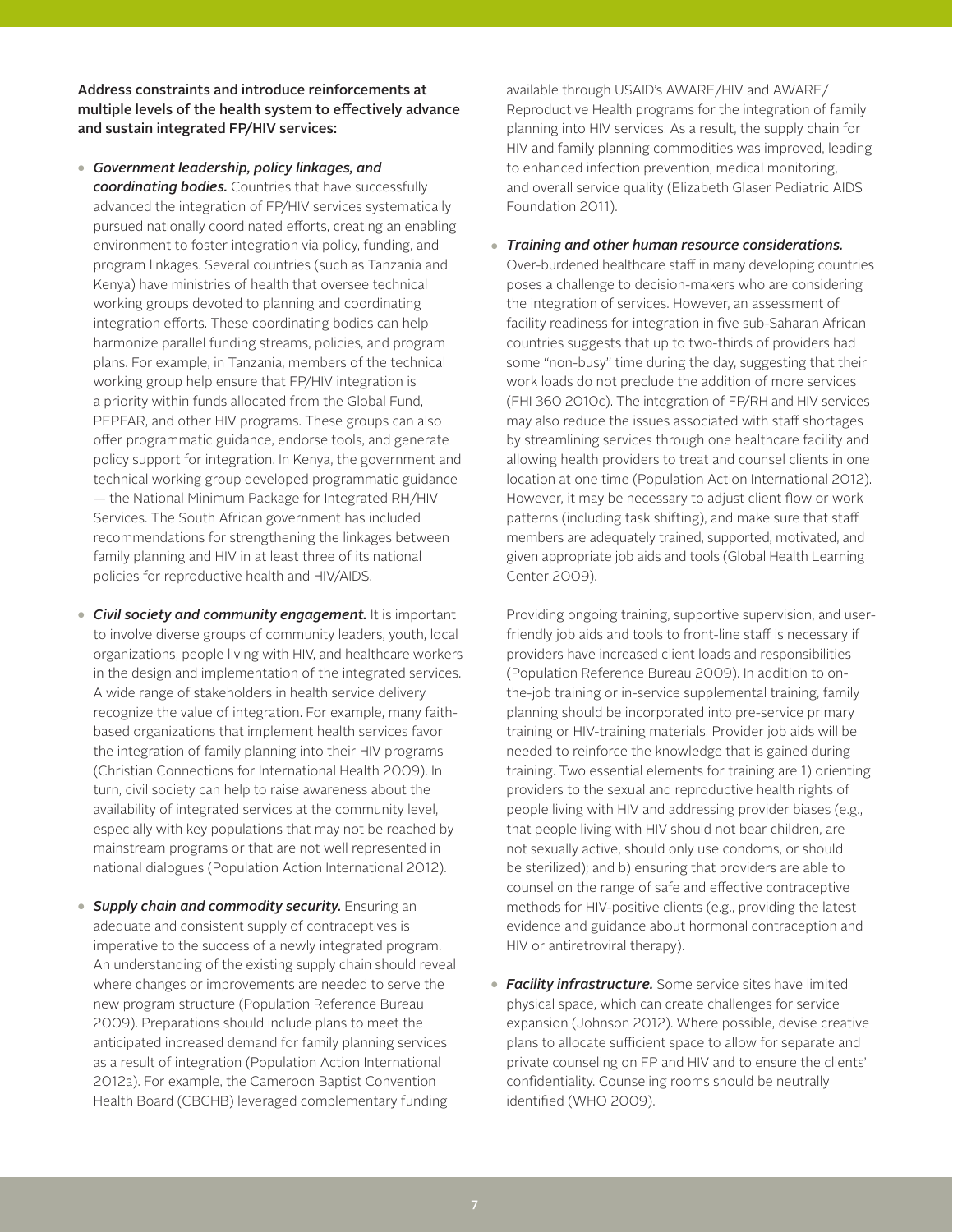- *Communication and demand generation, including dual-method promotion.* Communication strategies for the clients and the community should be designed to increase awareness, demand, and support for integrated services and for dual-method use. In Zimbabwe, PSI's SALIN program successfully used national mass media to raise awareness and demand for dual protection and dual-method use. In Cambodia, FHI 360's SMARTgirl program delivered an innovative, creative, and stigma-free dual-method use campaign tailored specifically for female sex workers.
- Male *involvement*. Leverage the opportunities that are created by the integration of FP and HIV services to reach men with family planning information and services. For example, successful workplace interventions deployed in several countries by corporations to jointly address gender, HIV, and family planning increased the use of HIV services by men, increased the overall use of family planning, led to transformations in gender relations between male and female workers, and produced positive behavior and attitude changes among male peer health educators (Pathfinder International 2010). For men who are in contact with the healthcare system for HIV counseling and testing or for care and treatment, each visit is an opportunity for providers to assess the client's fertility intentions and family planning needs, to discuss family planning options, to encourage joint decision-making about pregnancy intentions and contraceptive use with female partners, and to facilitate access to family planning services for the couple (if appropriate).
- *Information systems and M & E.* Although programs are typically required to collect data and provide reports on many indicators — often for multiple stakeholders (e.g., separate funders or government departments) — capturing data on newly integrated services is essential for effective monitoring, evaluation, and improvement. Program planners must ensure that key indicators are collected and used to improve program design, delivery, and outcomes. This may require tracking indicators that are not requested by major HIV funders, and revising record forms and HMIS systems to accommodate information on integrated service provision.

In one example of aligning the  $M \& E$  system with newly integrated family planning services, a large HIV program in Nigeria adapted clinic registers used in PMTCT and HIV testing and counseling (HTC) services to record family planning counseling and referrals, updated FP clinic registers to record referrals made from HIV sites, trained providers to use the revised forms, and engaged M & E focal persons to adapt relevant indicators and to report aggregated data from the service-delivery level up to state and national HMIS systems (Chabikuli 2009).

Capturing data on integrated services, however, may not always require new data collection. In a five-country analysis that examined whether available data could be used to calculate key indicators on integration (FHI 360 2010c), three of six tested indicators were considered feasible for most health systems to report:

- » The proportion of service delivery points that offer integrated FP/HIV services.
- » The proportion of women accessing HIV services that receive an FP method.
- » The proportion of women accessing FP services that are tested for HIV.
- Ongoing research. Most evidence of effective integrated programs has come from small-scale pilot programs. As these practices are replicated, well-designed implementation science studies will be critical to understanding the degree of impact (e.g., on FP uptake, unmet need, and unintended pregnancy), how to effectively implement and sustain integrated services at scale (including in concentrated versus generalized settings), and to generate data on the costs and cost savings of systematically integrated approaches.

*[Sources: FHI 2010c; Global Health Learning Center 2009; WHO 2009; FHI 2010a; Population Reference Bureau 2009; Population Action International 2012a; Pathnder International 2011b; IPPF, UNFPA, WHO, UNAIDS, GNP+, ICW and Young Positives; Johnson 2012; Population Action International 2012c; PSI 2011; Scholl 2011; Wilcher 2013a; Wilcher 2013b; IntraHealth2012; FHI 360 2012c; Elizabeth Glaser Pediatric AIDS Foundation 2011; FHI 360 2012a; K4Health Family Planning and HIV Services Integration Toolkit; Integra Initiative; FHI 360 2012b]*

# Key tools and resources

### Family Planning and HIV Services Integration Toolkit.

This toolkit is a one-stop source for policymakers, program managers, service providers, and advocates. It provides links to guidelines, research, curricula, communication materials, job aids, case studies, and other tools to plan, manage, deliver, evaluate, and support integrated services. Available at: http://www.k4health.org/toolkits/fphivintegration

Preventing HIV and Unintended Pregnancies: Strategic Framework 2011-2015. This framework was produced in support of the "Global Plan Towards the Elimination of New HIV Infections among Children by 2015 and Keeping their Mothers Alive." It offers guidance for preventing HIV infections and unintended pregnancies — both essential strategies for improving maternal and child health, and eliminating new paediatric HIV infections. Available at: http://www.unfpa.org/webdav/site/global/shared/ documents/publications/2012/PreventingHIV\_ UnintendedPregnancies\_SF2011\_2015.pdf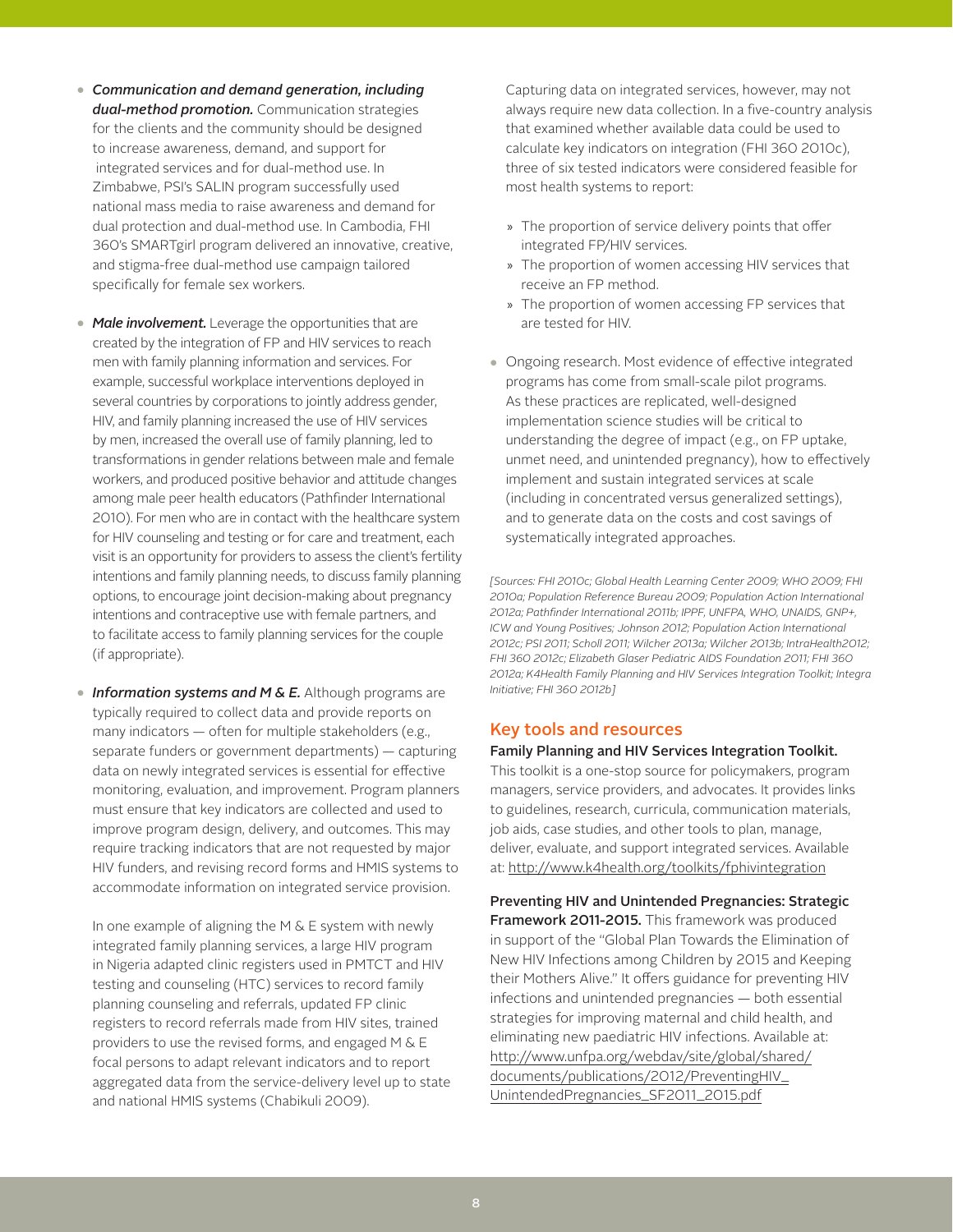Strategic Considerations for Strengthening the Linkages between Family Planning and HIV/AIDS Policies, Programs, and Services. This resource is based on a combination of expert opinions, recommendations in the pub¬lished literature, and lessons learned from field

experiences. It offers a range of activities for program planners to enhance new or existing linkages. Available at: http://www.fhi360.org/resource/select-family-planning-andhiv-integration-resources

The PEPFAR Blueprint: Creating an AIDS-free Generation. Available at: (http://www.pepfar.gov/documents/ organization/201386.pdf),

The PEPFAR Fiscal Year 2013 Country Operational Plan (COP) Guidance. Available at: (http://www.pepfar.gov/ documents/organization/198957.pdf),

The PEPFAR Fiscal Year 2013 Technical Considerations. Available at: (http://www.pepfar.gov/documents/ organization/199147.pdf).

These three PEPFAR documents support the implementation of a broad range of activities to ensure that women and couples living with HIV have access to rights-based contraceptive services they want and need.

The SRH & HIV Linkages Resource Pack. This website aims to build a common understanding of sexual and reproductive health and HIV linkages and provide an overview of the current status of SRH and HIV linkages among key partners. It contains useful resources for organizations that advocate for this issue. Available at: http://srhhivlinkages.org/content/ en/index.html

Increasing Access to Contraception for Clients with HIV: A Toolkit. This toolkit is a performance-based training curriculum that includes all the resources needed for learning activities, with easy-to-use counseling tools, checklists, guides, and other job aids for providers and program managers. The full-text resources provide the most current guidance and technical information on the integration of FP and HIV services. Available at: http://www. fhi360.org/sites/default/files/media/documents/increasingaccess-contraception-clients-hiv-toolkit.pdf



The Balanced Counseling Strategy Plus: A Toolkit for Family Planning Service Providers Working in a High HIV/ **STI Prevalence Setting.** This toolkit uses an interactive, client-friendly approach to improve counseling on family planning and STI prevention, and the detection and treatment of sexually transmitted infections (STIs) including HIV. Available at: http://www.k4health.org/toolkits/oralcontraceptives/balanced-counseling-strategy-plus-toolkitfamily-planning-service

Family Planning–Integrated HIV Services: A Framework for Integrating Family Planning and Antiretroviral Therapy Services. This framework was developed to: a) to stimulate critical thinking regarding programmatic gaps related to the reproductive health needs of women and couples living with HIV; b) examine the HIV assessment, prevention, and referral needs of family planning clients; and c) assist community and facility-based reproductive health providers and supervisors in tailoring services to reflect the integration needs of the communities they serve. Available at: www.acquireproject. org/fileadmin/user\_upload/ACQUIRE/Publications/FP-HIV-Integration\_framework\_final.pdf

Hormonal Contraception and HIV. This technical brief summarizes current epidemiological evidence on the use of hormonal contraception and HIV. Available at: http://www. usaid.gov/sites/default/files/documents/1864/hormonalcontraception-and-HIV.pdf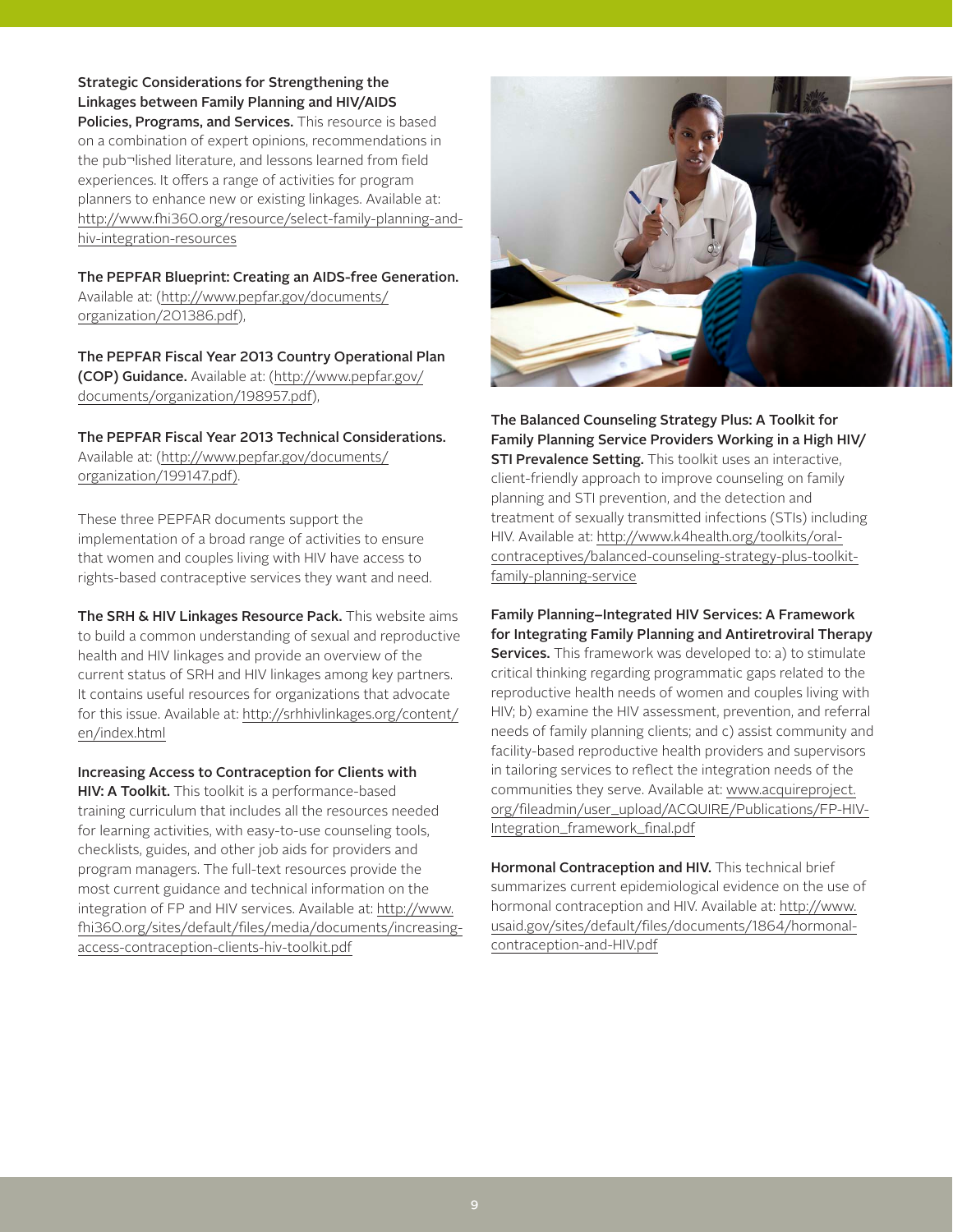## **REFERENCES**

Andia I, Kaida A, Maier M, Guzman D, Emenyonu N, Pepper L, et al. Highly active antiretroviral therapy and increased use of contraceptives among HIV-positive women during expanding access to antiretroviral therapy in Mbarara, Uganda. Am J Public Health 2009;99:340-347.

Asiimwe D, Kibombo R, Matsiko J, Hardee K. Study of the integration of family planning and VCT/PMTCT/ ART programs in Uganda. Washington, DC: USAID Policy Project; 2005.

Bangendanye L. Pregnancy, pregnancy desires and contraceptive use among HIV-infected women: Findings from a survey of women enrolled in PMTCT in Rwanda. In: 3rd annual pediatric conference on the infected and affected by HIV and AIDS. Kigali, Rwanda; 2007.

Baumgartner JN, Green M, Weaver MA, Mpangile G, Kohi TW, Mujaya SN, Lasway C. Integrating family planning services into HIV care and treatment clinics in Tanzania: evaluation of a facilitated referral model. Health Policy Plan [Internet]. 2013 Jul 26. [cited 2013 Oct 14]. Available from: http://heapol.oxfordjournals. org/content/early/2013/07/26/heapol.czt043.full

Beyeza-Kashesya J, Kaharuza F, Ekstrom AM, et al. To use or not to use a condom: a prospective cohort study comparing contraceptive practices among HIV-infected and HIV-negative youth in Uganda. BMC Infect Dis. 2011;11:144.

Brou H, Djohan G, Becquet R, Allou G, Ekouevi DK, Zanou B, et al. Sexual prevention of HIV within the couple after prenatal HIV-testing in West Africa. AIDS Care 2008;20:413-418.

Calvert C, Ronsmans C. The contribution of HIV to pregnancy-related mortality: a systematic review and meta-analysis. AIDS 2013 Jun;27(10):1631-1639. Available from: http://journals.lww.com/aidsonline/ Fulltext/2013/06190/The\_contribution\_of\_ HIV\_to\_pregnancy\_related.12.aspx [doi: 10.1097/ qad.0b013e32835fd940]

Chabikuli N, Awi D, Chukwujekwu O, Abubakar Z, Gwarzo U, Ibrahim M, Merrigan M, Hamelmann C. The use of routine monitoring and evaluation systems to assess a referral model of family planning and HIV service integration in Nigeria. AIDS 2009;23(Supplement 1): S97-S103.

Chakrapani V, Kershaw T, Shunmugam M, et al. Prevalence of and barriers to dual-contraceptive methods use among married men and women living with HIV in India. Infect Dis Obstet Gynecol. 2011;2011:376432.

Chi BK, Gammeltoft T, Hanh NT, et al. Contraceptive use among HIV-positive women in Quang Ninh province, Vietnam. Trop Med Int Health 2012 Jul 29.

Christian Connections for International Health. Opportunities for faith-based organizations to integrate family planning with HIV/AIDS Services [Internet]. McLean, VA: CCIH; 2009 [cited 2013 October 16]. Available from: http://www.ccih.org/ index.php?option=com\_content&view=article&id=167

Cooper D, Moodley J, Zweigenthal V, Bekker L, Shah I, Myer L. Fertility intentions and reproductive health care needs of people living with HIV in Cape Town, South Africa: implications for integrating reproductive health and HIV care services. AIDS & Behavior 2009;13(Supplement 1):S38-S46.

Crede S, Hoke T, Constant D, et al. Factors impacting knowledge and use of long acting and permanent contraceptive methods by postpartum HIV positive and negative women in Cape Town, South Africa: a crosssectional study. BMC Public Health 2012 Mar 16;12(1):197.

Daniel D, Banzi J, Lyons J, Mkini F, Mwakibete A, Rwakyendela J, Swai L, Nouga A, Kudrati M. Leveraging community-based HIV services to introduce family planning counseling and contraceptive services [Internet]. International AIDS Conference, Washington DC, July 22-27, 2012. [cited 2013 October 16] Available from: http://pag.aids2012. org/EPosterHandler.axd?aid=17940

de Bruyn M. Safe abortion for HIV-positive women with unwanted pregnancy: a reproductive right. Reprod Health Matters 2003;11:152-161.

Desgrees-Du-Lou A, Msellati P, Viho I, Yao A, Yapi D, Kassi P, et al. Contraceptive use, protected sexual intercourse and incidence of pregnancies among African HIV-infected women. DITRAME ANRS 049 Project, Abidjan 1995-2000. International Journal of STD & AIDS 2002;13:462-468.

Ekouevi DK, Coffie PA, Becquet R, et al. Antiretroviral therapy in pregnant women with advanced HIV disease and pregnancy outcomes in Abidjan, Cote d'Ivoire. AIDS (London, England) 2008;22:1815-1820.

Elizabeth Glaser Pediatric AIDS Foundation. Family planning and HIV integration: an essential strategy for preventing pediatric HIV and protecting maternal and child health [Internet]. 2011 July [cited October 16, 2013]. Available from: http://www.pedaids.org/ resources/technical-program-materials/P20

Elul B, Delvaux T, Munyana E, Lahuerta M, Horowitz D, Ndagije F, et al. Pregnancy desires, and contraceptive knowledge and use among prevention of motherto-child transmission clients in Rwanda. AIDS 2009;23(Suppl 1):S19-S26.

Farrell B, Rajani N. Integrating family planning with antiretroviral therapy services in Uganda. Acquiring Knowledge [Internet]. No. 5. New York, NY: The Acquire Project for USAID; 2007 [cited 2013 October 16]. Available from: http://www.acquireproject.org/ fileadmin/user\_upload/ACQUIRE/Publications/ ACQUIRE-Knowledge-Integration-final\_updated.pdf

FHI. Ten essential steps: how to strengthen family planning and HIV service integration [Internet]. 2010a [cited 2013 October 16]. Available from: http://www. fhi360.org/sites/default/files/media/documents/ TenStepsFPHIV.pdf

FHI. Study of family planning and HIV integrated services in five countries [Internet]. 2010c [cited 2013 October 16]. Available from: http://www. fhi360.org/sites/default/files/media/documents/ FPHIVInt5countryreport.pdf

FHI. Strengthening family planning in a large-scale PEPFAR-supported HIV program [Internet]. 2012c [cited 2013 October 16]. Available from: http://www. fhi360.org/sites/default/files/media/documents/ ZPCTIIbrief1.pdf

FHI 360 et al. Preventing Unintended Pregnancies and HIV [Internet]. 2012a [cited 2013 October 16]. Available from: http://www.fhi360.org/sites/default/ files/media/documents/PMTCTbrief.pdf

FHI 360. Saath-Saath Bulletin [Internet]. Volume 2, November 2012b [cited 2013 October 16]. Available from: http://www.fhi360.org/sites/default/files/ media/documents/SaathSaathProjectNewsletterVol2. pdf

Gay, J., Croce-Galis, M., Hardee, K. 2012. What works for women & girls [Internet]. Meeting the sexual and reproductive health needs of women living with HIV. Washington DC: Futures Group, Health Policy Project; 2012 [2013 October 17]. Available from: http://www.whatworksforwomen.org/

chapters/15-Meeting-the-Sexual-and-Reproductive-Health-Needs-of-Women-Living-With-HIV/ sections/35-Meeting-the-Sexual-and-Reproductive-Health-Needs-of-Women-Living-With-HIV

Global Health Learning Center [Internet]. Course: FP/ RH for People Living with HIV. USAID Global Health e-Learning; 2009 [cited 2013 October 17]. Available from: http://www.globalhealthlearning.org/course/fprh-people-living-hiv

Grossman D, Onono M, Newmann SJ et al. Integration of family planning services into HIV care and treatment in Kenya: a cluster-randomized trial. AIDS 2013;27(Suppl 1):S77-S86

Harrington EK, Newmann SJ, Onono M, et al. Fertility intentions and interest in integrated family planning services among women living with HIV in Nyanza Province, Kenya: a qualitative study. Infect Dis Obstet Gynecol. 2012;2012:809682.

Fleischman J. HIV and family planning integration in Tanzania: building on the PEPFAR platform to advance global health. A report of the CSIS Global Health Policy Center [Internet]. 2012 July [cited 2013 October 16]. Available from: http://csis.org/files/ publication/120720\_Fleischman\_HIVFamPlan\_Web.pdf

Heys J, Jhangri G, Rubaale T, et al. Infection with the human immunodeficiency virus and fertility desires: results from a qualitative study in rural Uganda. World Health Popul. 2012;13(3):5-17.

Heys J, Kipp W, Jhangri GS, Alibhai A, Rubaale T. Fertility desires and infection with the HIV: results from a survey in rural Uganda. AIDS 2009;23(Suppl 1):S37-S45.

Hladik W, Stover J, Esiru G, Harper M, Tappero J. The contribution of family planning towards the prevention of vertical transmission in Uganda [Internet]. PLoS ONE 2009;4(11):e7961. Available from: http://www.plosone.org/article/ info%3Adoi%2F10.1371%2Fjournal.pone.0007691

Hoffman I, Martinson F, Powers K, Chilongozi D, Msiska E, Kachipapa E, Chilongozi D, Hosseinipour M, Chanza H, Stephenson R, Tsui A. The year-long effect of HIV-positive test results on pregnancy intentions, contraceptive use and pregnancy incidence among Malawian women. Journal of Acquired Immune Deficiency Syndromes 2008; 47(4):477-488.

Homsy J, Bunnell R, Moore D, et al. Reproductive intentions and outcomes among women on antiretroviral therapy in rural Uganda: A prospective cohort study [Internet]. PLoS One 2009;4(1):e4149. Available from: http://www.plosone.org/article/ info:doi/10.1371/journal.pone.0004149

IAWG [Internet]. Interagency Working Group for SRH and HIV Linkages. Top 10 frequently asked questions. IAWG; 2010 [cited 2013 October 17]. Available from: http://www.srhhivlinkages.org/uploads/docs/articles/ top10questions\_2010\_en.pdf

Integra Initiative [Internet]. Newsletter, Issue 5. March 2013. [cited 2013 October 17]. Available from: http://www.integrainitiative.org/blog/wp-content/ uploads/2013/03/web\_05-Integra-newslettermarch-13.pdf

IntraHealth International [Internet]. Integrating family planning and HIV/AIDS services: health workforce considerations. Technical Brief 5. Washington, DC: CapacityPlus IntraHealth International, Inc; 2012 September [cited 2013 October 17]. Available from: http://www.capacityplus.org/files/resources/ integrating-family-planning-hiv-aids-services-healthworkforce-considerations.pdf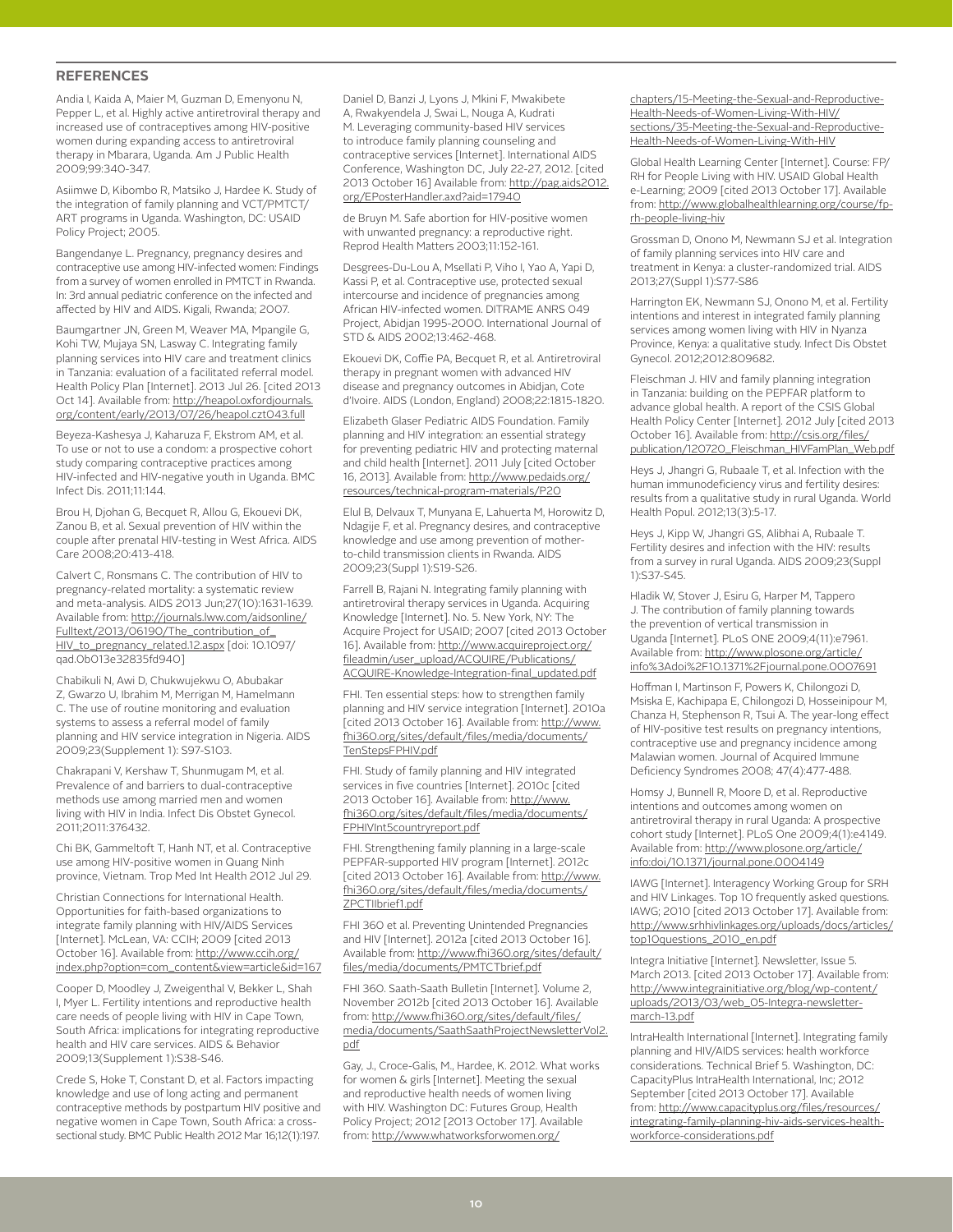PPF, UCSF, UNAIDS, UNFPA, WHO. Sexual & Reproductive Health & HIV Linkages: Evidence Review & Recommendations [Internet]. New York: UNFPA; 2009 [cited 2013 October 17]. Available from: https://www.unfpa.org/public/global/publications/ pid/1341

IPPF, UNFPA, WHO, UNAIDS, GNP+, ICW, Young Positives. Rapid assessment of sexual and reproductive health and HIV linkages: country summaries [Internet]. Geneva: World Health Organization; 2009 [cited 2013 October 17] Available from: http://www.who.int/reproductivehealth/topics/ linkages/countries/en/index.html

Jhangri GS, Heys J, Alibhai A, Rubaale T, Kipp W. Unmet need for effective family planning in HIV-infected individuals: results from a survey in rural Uganda. J Fam Plann Reprod Health Care 2012;38:23-29.

Johnson K, Varallyay I, Ametepi P. Integration of HIV and family planning health services in sub-Saharan Africa: a review of the literature, current recommendations, and evidence from the service provision assessment health facility surveys. DHS Analytical Studies No. 30. Calverton, Maryland, USA: ICF International; 2012.

Johnson KB, Akwara P, Rutstein SO, Bernstein S. Fertility preferences and the need for contraception among women living with HIV: the basis for a joint action agenda. AIDS 2009;23(Suppl 1):S7-S17.

Kaida A, Laher F, Strathdee SA, Money D, Janssen PA, Hogg RS, et al. Contraceptive use and method preference among women in Soweto, South Africa: the influence of expanding access to HIV care and treatment services. PLoS One 2010,5:e13868. Available from: http://www.plosone.org/article/ info%3Adoi%2F10.1371%2Fjournal.pone.0013868

K4Health [Internet]. Family planning and HIV services integration toolkit: program management. Washington, DC: K4Health [cited 2013 October 17]. Available from: http://www.k4health.org/toolkits/ fphivintegration/program-management

Kennedy CE, Spaulding AB, Brickley DB, et al. Linking sexual and reproductive health and HIV interventions: a systematic review. J Int AIDS Soc 2010;13:26.

Khu NH, Vwalika B, Karita E, et al. Fertility goal-based counseling increases contraceptive implant and IUD use in HIV-discordant couples in Rwanda and Zambia. Contraception 2013;88(1):74-82.

Landolt NK, Phanuphak N, Pinyakorn S, et al. Sexual life, options for contraception and intention for conception in HIV-positive people on successful antiretroviral therapy in Thailand. AIDS Care 2012;24(7):897-904.

Lopez LM, Hilgenberg D, Chen M, Denison J, Stuart G. Behavioral interventions for improving contraceptive use among women living with HIV. Cochrane Database of Systematic Reviews 2013;1: CD010243. doi:10.1002/14651858.CD010243.pub2.

Mahy M, Frescura L, Alfven T, et al. Do women with HIV received adequate family planning services? An analysis of DHS data. Presentation at the 16th International Conference on AIDS and STIs in Africa (ICASA); Addis Ababa, Ethiopia; 2011 December 4–8.

Maier M, Andia I, Emenyonu N, Guzman N, Kaida A, Pepper L, Hogg R, Bangsberg D. Antiretroviral therapy is associated with increased fertility desire, but not pregnancy or live birth, among HIV+ women in an early HIV treatment programs in rural Uganda. AIDS & Behavior 2009;13(Supplement 1): S28-S37.

Mahumane S, Zilhão I, Cossa R, Pacca J, Falcão J, Matine J. Integrating contraception and HIV prevention in two youth-friendly services in Mozambique. Presentation at the International Conference on Family Planning 2011.

Makumbi F, Nakigozi G, Lutalo T, Kagayi J, Sekasanvu J, Settuba A, Serwada D, Wawer M, Gray R. Use of HIV-related services and modern contraception among women of reproductive age, Rakai, Uganda. African Journal of Reproductive Health 2010;14(4):91.

Mark K, Meinzen-Derr J, Stephenson R, Haworth A, Ahmed Y, Duncan D, Westfall A, Allen S. Contraception among HIV concordant and discordant couples in Zambia: a randomized controlled trial. Journal of Women's Health 2007;16(8):1200-1210.

Mbonye AK, Hansen KS, Wamono F, et al. Barriers to contraception among HIV-positive women in a periurban district of Uganda. Int J STD AIDS. 2012 Sep;23(9):661-666.

Meda N, Mandelbrot L, Cartoux M, Dao B, Ouangre A, Dabis F. Anaemia during pregnancy in Burkina Faso, west Africa, 1995-96: prevalence and associated factors. DITRAME Study Group. Bull World Health Organ. 1999;77:916-922.

Mount AM, Mwapasa V, Elliott SR et al. Impairment of humoral immunity to Plasmodium falciparum malaria in pregnancy by HIV infection. Lancet 2004;363:1860-1867.

Muyindike W, Fatch R, Steinfield R, et al. Contraceptive use and associated factors among women enrolling into HIV care in southwestern Uganda. Infect Dis Obstet Gynecol. 2012;2012:340782.

Myer L, Denny L, Wright T, Kuhn L. Prospective study of hormonal contraception and women's risk of HIV infection in South Africa. International Journal of Epidemiology 2007;36:166-174.

Nattabi B, Li J, Thompson SC, et al. Family planning among people living with HIV in post-conflict Northern Uganda: A mixed methods study. Confl Health. 2011;5:18.

Newmann SJ, Grossman D, Blat C, Onono M, Steinfeld R, Bukusi EA, Shade S, Cohen CR. Does integrating family planning into HIV care and treatment impact intention to use contraception? Patient perspectives from HIV-infected individuals in Nyanza Province, Kenya. Int J Gynaecol Obstet. 2013 Aug 6; S0020- 7292(13)00383-4. doi: 10.1016/j.ijgo.2013.08.001.

Ngure K, Heffron R, Mugo NR, et al. Contraceptive method and pregnancy incidence among women in HIV-1-serodiscordant partnerships. AIDS. 2012 Feb 20;26(4):513-518.

Ngure K, Heffron R, Mugo N, Irungu E, Celum C, Baeten JM. Successful increase in contraceptive uptake among Kenyan HIV-1-serodiscordant couples enrolled in an HIV-1 prevention trial. AIDS 2009;23(Suppl 1):S89-95.

Oliveras E, Makumbi F. Addressing unmet need for contraception among HIV-positive women. Research and Evaluation Working Paper. Watertown, MA: Pathfinder International; 2013 [cited 2013 October 17]. Available from: http://www.pathfinder.org/ publications-tools/pdfs/ARISE-UG-Working-paperverison-FINAL-MERGED.pdf

Okundi B, Aloo-Obunga C, Sanders R, Shepherd C, Green C. Rapid assessment on policy and operational barriers to the integration of FP/RH/HIV services in Kenya. Washington, DC: USAID Health Policy

Initiative, Task Order 1, Futures Group International; 2009 [cited 2013 October 17]. Available from: http://www.healthpolicyinitiative.com/Publications/ Documents/725\_1\_Kenya\_Barriers\_to\_FP\_RH\_HIV\_ Integration.pdf

Pathfinder International [Internet]. Healthy images of manhood: a male engagement approach for workplaces and community programs integrating gender, family planning and HIV/AIDS: a case study. Watertown, MA: Pathfinder International; 2010 [cited 2013 October 17]. Available from: http://www. pathfinder.org/publications-tools/Healthy-Imagesof-Manhood-A-Male-Engagement-Approach-for-Workplaces-and-Community-Programs-Integrating-Gender-Family-Planning-and-HIVAIDS.html

Pathfinder International [Internet]. Integrating Family Planning and HIV in Ethiopia: An Analysis of Pathfinder's Approach and Scale Up. Watertown, MA: Pathfinder International; 2011 [cited 2013 October 17]. Available from: http://www.pathfinder.org/ publications-tools/Integrating-Family-Planning-and-HIV-in-Ethiopia-An-Analysis-of-Pathfinders-Approachand-Scale-Up.html

Peck R, Fitzgerald DW, Liautaud B, Deschamps MM, Verdier RI, Beaulieu ME, et al. The feasibility, demand, and effect of integrating primary care services with HIV voluntary counseling and testing: evaluation of a 15-year experience in Haiti, 1985–2000. J Acquir Immune Defic Syndr 2003;33:470-475.

PEPFAR [Internet]. PEPFAR Fiscal Year 2012 Country Operational Plan (COP) Guidance. Washington, DC: U.S. Global AIDS Coordinator; August 2011 [cited 2013 October 17]. Available from: http://www.pepfar. gov/reports/guidance/cop2012/index.htm

Petruney T, Minichiello SN, McDowell M, Wilcher R. Meeting the contraceptive needs of key populations affected by HIV in Asia: an unfinished agenda. AIDS Research and Treatment 2012;2012:792649. Available from: http://www.hindawi.com/journals/ art/2012/792649/

Polis CB, Gray RH, Lutalo T, et al. Trends and correlates of hormonal contraceptive use among HIV-infected women in Rakai, Uganda, 1994-2006. Contraception. 2011 Jun;83(6):549-55.

Population Action International [Internet]. The benefits of integrating HIV and family planning programs. Washington, DC: Population Action International; 2012a [cited 2013 October 17]. Available from: http://populationaction.org/policybriefs/the-benefits-of-integrating-hiv-and-familyplanning-programs/

Population Action International [Internet]. The state of RH/HIV integration in Nigeria. Washington, DC: Population Action International; 2012b [cited 2013 October 17]. Available from: http://tip. populationaction.org/policy-briefs/the-state-of-rhand-hiv-integration-in-nigeria/

Population Action International [Internet]. The state of RH/HIV integration in Tanzania. Washington, DC: Population Action International; 2012c [cited 2013 October 17]. Available from: http://tip. populationaction.org/policy-briefs/the-state-of-rhhivintegration-in-tanzania/

Population Reference Bureau [Internet]. Supporting the integration of family planning and HIV services. Washington, DC: Population Reference Bureau; 2009 [cited 2013 October 17]. Available from: http://www. prb.org/pdf09/fp-hivintegration.pdf